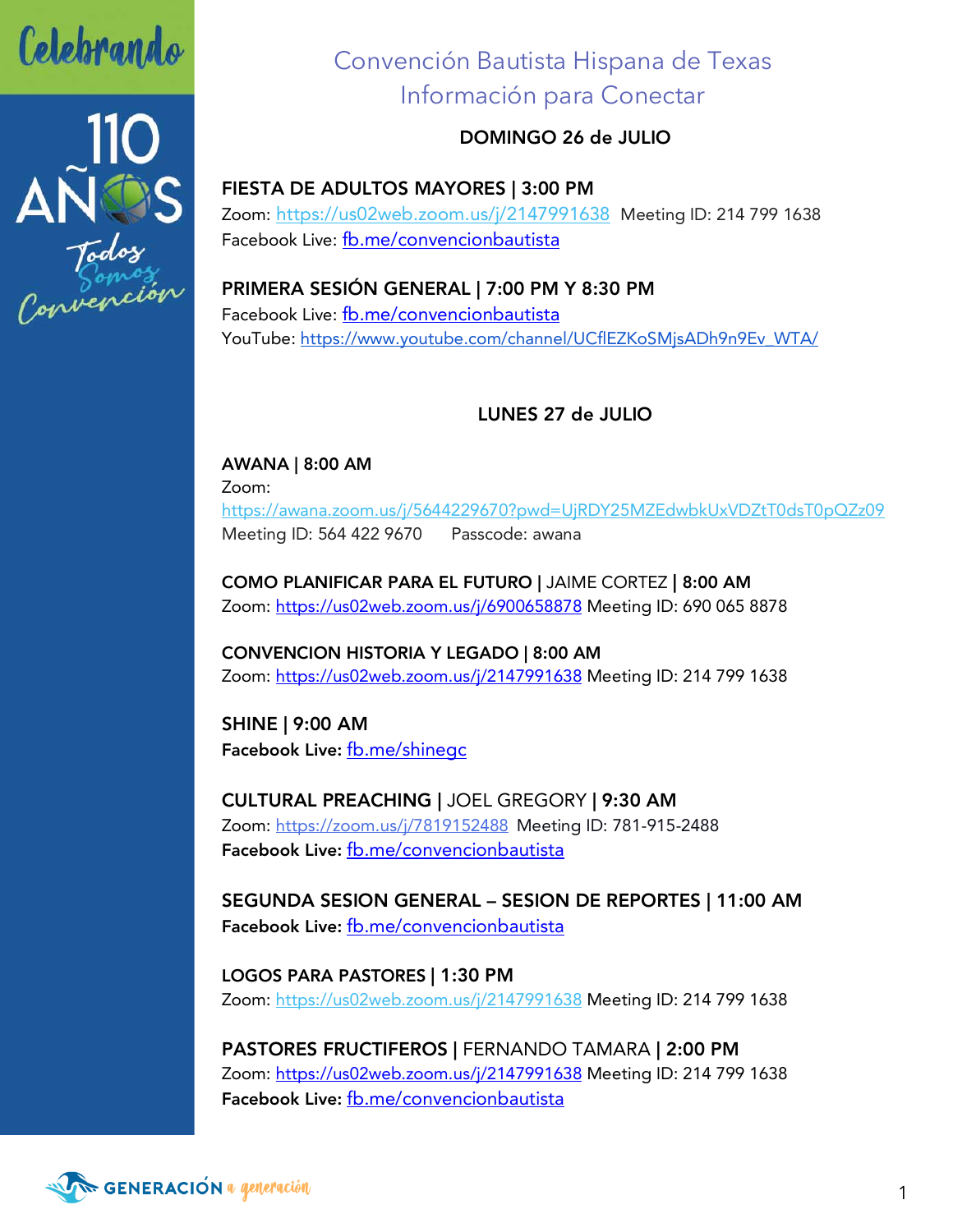



#### AWANA | 2:00 PM

Zoom:

https://awana.zoom.us/j/5644229670?pwd=UjRDY25MZEdwbkUxVDZtT0dsT0pQZz09 Meeting ID: 564 422 9670 Passcode: awana

LUNES 27 de JULIO

UFM IMPACTANDO GENERACIONES | INGRID SALAMANCA | 3:00 PM Facebook Live: fb.me/ufmdetexas

REUNION DE PASTORES Y ESPOSA DE PASTOR | LUIS GABRIEL CESAR | 4:00 PM Zoom: https://zoom.us/j/7819152488 Meeting ID: 781-915-2488 Facebook Live: fb.me/convencionbautista

TERCERA SESIÓN GENERAL | 7:00 PM Y 8:30 PM Facebook Live: fb.me/convencionbautista YouTube: https://www.youtube.com/channel/UCflEZKoSMjsADh9n9Ev\_WTA/

SHINE | 9:00 PM Facebook Live: fb.me/shinegc

MARTES 28 de JULIO

SHINE | 9:00 AM Facebook Live: fb.me/shinegc

UFM DEJANDO MI LUGAR DE LIDERAZGO | RAQUEL CONTRERAS | 10:00 AM Facebook Live: fb.me/ufmdetexas

AWANA | 10:00 AM Zoom: https://awana.zoom.us/j/5644229670?pwd=UjRDY25MZEdwbkUxVDZtT0dsT0pQZz09 Meeting ID: 564 422 9670 Passcode: awana

UN LEGADO GENERACIONAL | GILBERTO GUTIERREZ | 10:00 AM Zoom: https://zoom.us/j/7819152488 Meeting ID: 781 915 2488 Facebook Live: fb.me/convencionbautista

ALCANZANDO A LA 2DA. Y 3ERA. GENERACION | 2:00 PM DR. DANIEL SANCHEZ Zoom: https://us02web.zoom.us/j/2147991638 Meeting ID: 214 799 1638 Facebook Live: fb.me/convencionbautista